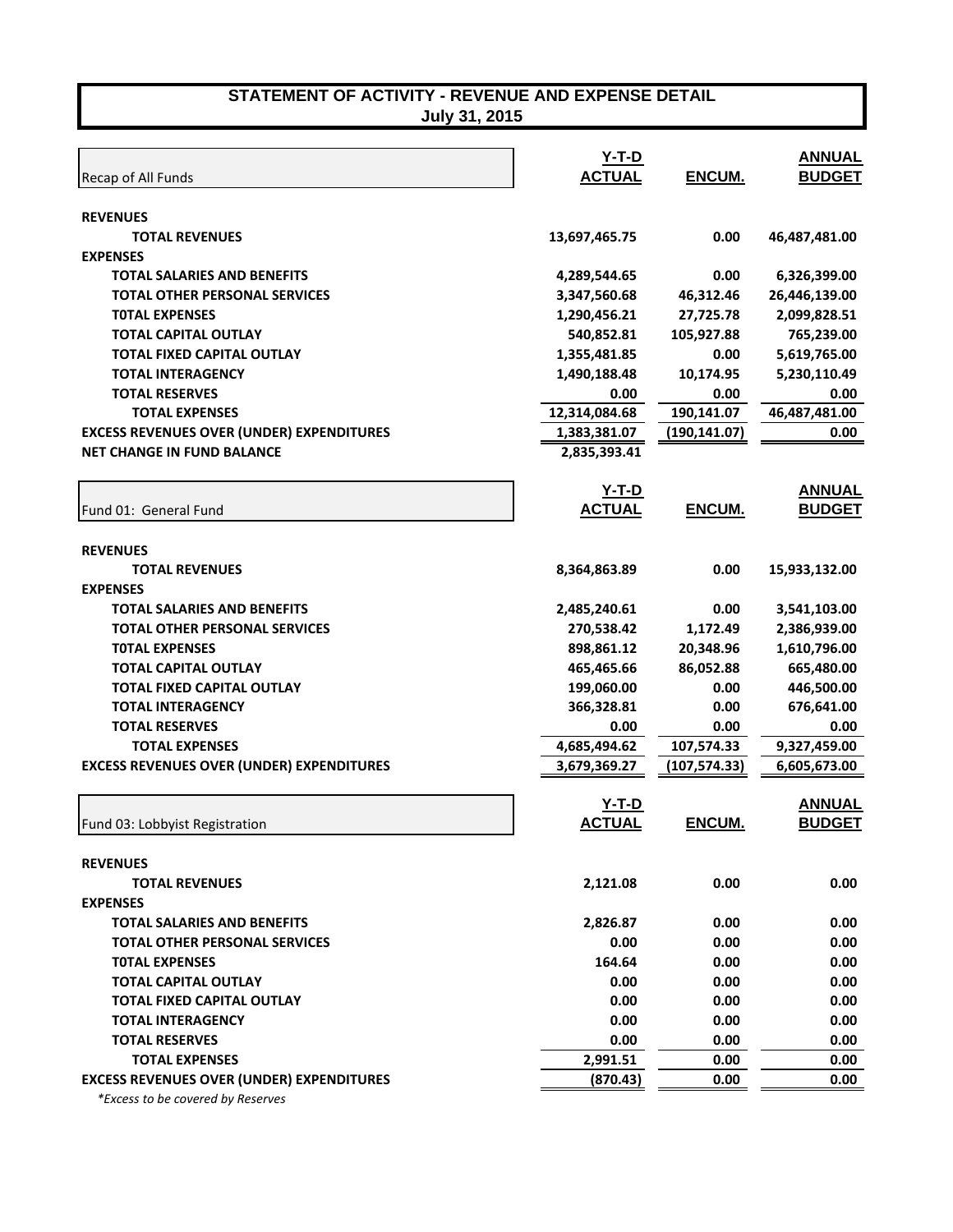**July 31, 2015** 

| Fund 04: Ichetucknee Springs                     | $Y-T-D$<br><b>ACTUAL</b> | ENCUM.        | <b>ANNUAL</b><br><b>BUDGET</b> |
|--------------------------------------------------|--------------------------|---------------|--------------------------------|
| <b>REVENUES</b>                                  |                          |               |                                |
| <b>TOTAL REVENUES</b>                            | 128,686.84               | 0.00          | 4,250,000.00                   |
| <b>EXPENSES</b>                                  |                          |               |                                |
| <b>TOTAL SALARIES AND BENEFITS</b>               | 0.00                     | 0.00          | 0.00                           |
| <b>TOTAL OTHER PERSONAL SERVICES</b>             | 128,686.84               | 0.00          | 4,250,000.00                   |
| <b>TOTAL EXPENSES</b>                            | 0.00                     | 0.00          | 2,750.00                       |
| <b>TOTAL CAPITAL OUTLAY</b>                      | 0.00                     | 0.00          | 0.00                           |
| TOTAL FIXED CAPITAL OUTLAY                       | 0.00                     | 0.00          | 0.00                           |
| <b>TOTAL INTERAGENCY</b>                         | 0.00                     | 0.00          | 0.00                           |
| <b>TOTAL RESERVES</b>                            | 0.00                     | 0.00          | 0.00                           |
| <b>TOTAL EXPENSES</b>                            | 128,686.84               | 0.00          | 4,252,750.00                   |
| <b>EXCESS REVENUES OVER (UNDER) EXPENDITURES</b> | 0.00                     | 0.00          | (2,750.00)                     |
|                                                  | <u>Y-T-D</u>             |               | <b>ANNUAL</b>                  |
| Fund 05: Middle Suwannee                         | <b>ACTUAL</b>            | <b>ENCUM.</b> | <b>BUDGET</b>                  |
| <b>REVENUES</b>                                  |                          |               |                                |
| <b>TOTAL REVENUES</b>                            | 125,127.82               | 0.00          | 1,430,000.00                   |
| <b>EXPENSES</b>                                  |                          |               |                                |
| <b>TOTAL SALARIES AND BENEFITS</b>               | 0.00                     | 0.00          | 0.00                           |
| <b>TOTAL OTHER PERSONAL SERVICES</b>             | 125,127.82               | 35,744.00     | 1,430,000.00                   |
| <b>TOTAL EXPENSES</b>                            | 0.00                     | 0.00          | 0.00                           |
| <b>TOTAL CAPITAL OUTLAY</b>                      | 0.00                     | 0.00          | 0.00                           |
| <b>TOTAL FIXED CAPITAL OUTLAY</b>                | 0.00                     | 0.00          | 0.00                           |
| <b>TOTAL INTERAGENCY</b>                         | 0.00                     | 0.00          | 0.00                           |
| <b>TOTAL RESERVES</b>                            | 0.00                     | 0.00          | 0.00                           |
| <b>TOTAL EXPENSES</b>                            | 125,127.82               | 35,744.00     | 1,430,000.00                   |
| <b>EXCESS REVENUES OVER (UNDER) EXPENDITURES</b> | 0.00                     | (35, 744.00)  | 0.00                           |
|                                                  | $Y-T-D$                  |               | <b>ANNUAL</b>                  |
| Fund 06: Springs Appropriation 2014-15           | <b>ACTUAL</b>            | ENCUM.        | <b>BUDGET</b>                  |
| <b>REVENUES</b>                                  |                          |               |                                |
| <b>TOTAL REVENUES</b>                            | 62,100.00                | 0.00          | 8,123,660.00                   |
| <b>EXPENSES</b>                                  |                          |               |                                |
| <b>TOTAL SALARIES AND BENEFITS</b>               | 7,555.88                 | 0.00          | 441,800.00                     |
| <b>TOTAL OTHER PERSONAL SERVICES</b>             | 0.00                     | 0.00          | 8,215,000.00                   |
| <b>TOTAL EXPENSES</b>                            | 0.00                     | 0.00          | 0.00                           |
| <b>TOTAL CAPITAL OUTLAY</b>                      | 0.00                     | 0.00          | 0.00                           |
| <b>TOTAL FIXED CAPITAL OUTLAY</b>                | 0.00                     | 0.00          | 0.00                           |
| <b>TOTAL INTERAGENCY</b>                         | 62,100.00                | 0.00          | 1,265,100.00                   |
| <b>TOTAL RESERVES</b>                            | 0.00                     | 0.00          | 0.00                           |
| <b>TOTAL EXPENSES</b>                            | 69,655.88                | 0.00          | 9,921,900.00                   |
| <b>EXCESS REVENUES OVER (UNDER) EXPENDITURES</b> | (7, 555.88)              | 0.00          | (1,798,240.00)                 |

 *\*Excess to be covered by DEP Reimbursement Grant*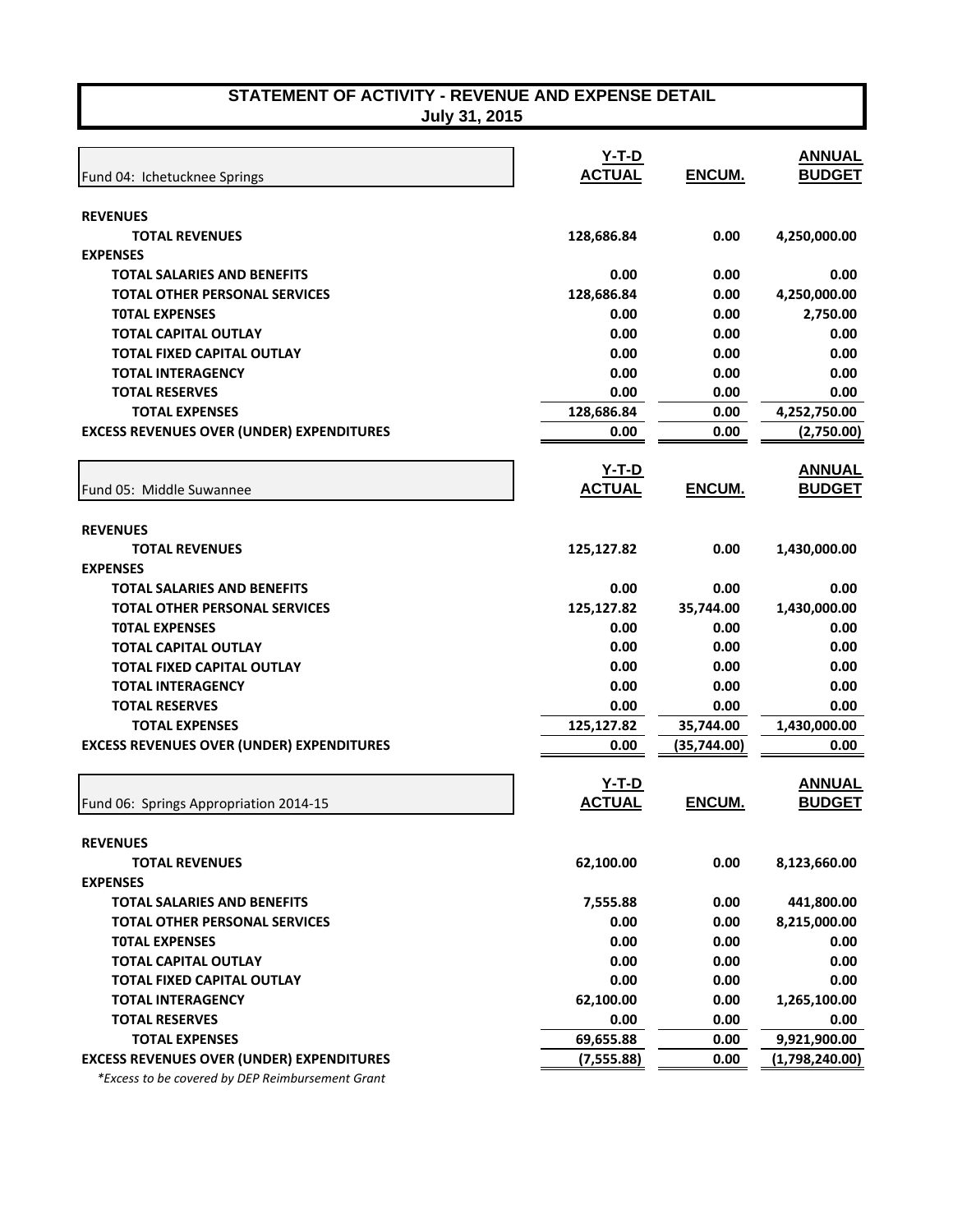**July 31, 2015** 

| Fund 07: Local Revenue                                        | <u>Y-T-D</u><br><b>ACTUAL</b> | ENCUM.        | <b>ANNUAL</b><br><b>BUDGET</b> |
|---------------------------------------------------------------|-------------------------------|---------------|--------------------------------|
|                                                               |                               |               |                                |
| <b>REVENUES</b>                                               |                               |               |                                |
| <b>TOTAL REVENUES</b><br><b>EXPENSES</b>                      | 105,600.00                    | 0.00          | 84,000.00                      |
| <b>TOTAL SALARIES AND BENEFITS</b>                            | 0.00                          | 0.00          | 0.00                           |
| <b>TOTAL OTHER PERSONAL SERVICES</b>                          | 0.00                          | 0.00          | 0.00                           |
| <b>TOTAL EXPENSES</b>                                         | 0.00                          | 0.00          | 0.00                           |
| <b>TOTAL CAPITAL OUTLAY</b>                                   | 0.00                          | 0.00          | 0.00                           |
| <b>TOTAL FIXED CAPITAL OUTLAY</b>                             | 0.00                          | 0.00          | 0.00                           |
| <b>TOTAL INTERAGENCY</b>                                      | 105,600.00                    | 0.00          | 84,000.00                      |
| <b>TOTAL RESERVES</b>                                         | 0.00                          | 0.00          | 0.00                           |
| <b>TOTAL EXPENSES</b>                                         | 105,600.00                    | 0.00          | 84,000.00                      |
| <b>EXCESS REVENUES OVER (UNDER) EXPENDITURES</b>              | 0.00                          | 0.00          | 0.00                           |
| Fund 08: WMLTF / Springs                                      | $Y-T-D$<br><b>ACTUAL</b>      | ENCUM.        | <b>ANNUAL</b><br><b>BUDGET</b> |
|                                                               |                               |               |                                |
| <b>REVENUES</b>                                               |                               |               |                                |
| <b>TOTAL REVENUES</b>                                         | 1,353,179.69                  | 0.00          | 2,213,161.00                   |
| <b>EXPENSES</b>                                               |                               |               |                                |
| <b>TOTAL SALARIES AND BENEFITS</b>                            | 531,175.32                    | 0.00          | 732,724.00                     |
| <b>TOTAL OTHER PERSONAL SERVICES</b><br><b>TOTAL EXPENSES</b> | 984,356.90                    | 0.00<br>0.00  | 2,161,991.00                   |
| <b>TOTAL CAPITAL OUTLAY</b>                                   | 4,283.78<br>44,225.59         | 0.00          | 25,750.00<br>49,009.00         |
| <b>TOTAL FIXED CAPITAL OUTLAY</b>                             | 0.00                          | 0.00          | 0.00                           |
| <b>TOTAL INTERAGENCY</b>                                      | 258,574.66                    | 10,174.95     | 482,181.00                     |
| <b>TOTAL RESERVES</b>                                         | 0.00                          | 0.00          | 0.00                           |
| <b>TOTAL EXPENSES</b>                                         | 1,822,616.25                  | 10,174.95     | 3,451,655.00                   |
| <b>EXCESS REVENUES OVER (UNDER) EXPENDITURES</b>              | (469,436.56)                  | (10, 174.95)  | (1,238,494.00)                 |
| *Excess to be covered by DEP Reimbursement Grant / Reserves   |                               |               |                                |
|                                                               | $Y-T-D$                       |               | <b>ANNUAL</b>                  |
| Fund 10: Florida Forever & P-2000                             | <b>ACTUAL</b>                 | <b>ENCUM.</b> | <b>BUDGET</b>                  |
| <b>REVENUES</b>                                               |                               |               |                                |
| <b>TOTAL REVENUES</b>                                         | 760,917.99                    | 0.00          | 999,200.00                     |
| <b>EXPENSES</b>                                               |                               |               |                                |
| <b>TOTAL SALARIES AND BENEFITS</b>                            | 17,916.98                     | 0.00          | 47,385.00                      |
| <b>TOTAL OTHER PERSONAL SERVICES</b>                          | 72,992.75                     | 0.00          | 982,500.00                     |
| <b>TOTAL EXPENSES</b>                                         | 1,103.36                      | 0.00          | 0.00                           |
| TOTAL CAPITAL OUTLAY                                          | 0.00                          | 0.00          | 0.00                           |
| <b>TOTAL FIXED CAPITAL OUTLAY</b>                             | 565,086.50                    | 0.00          | 576,700.00                     |
| <b>TOTAL INTERAGENCY</b>                                      | 0.00                          | 0.00          | 0.00                           |
| <b>TOTAL RESERVES</b>                                         | 0.00                          | 0.00          | 0.00                           |
| <b>TOTAL EXPENSES</b>                                         | 657,099.59                    | 0.00          | 1,606,585.00                   |
| <b>EXCESS REVENUES OVER (UNDER) EXPENDITURES</b>              | 103,818.40                    | 0.00          | (607,385.00)                   |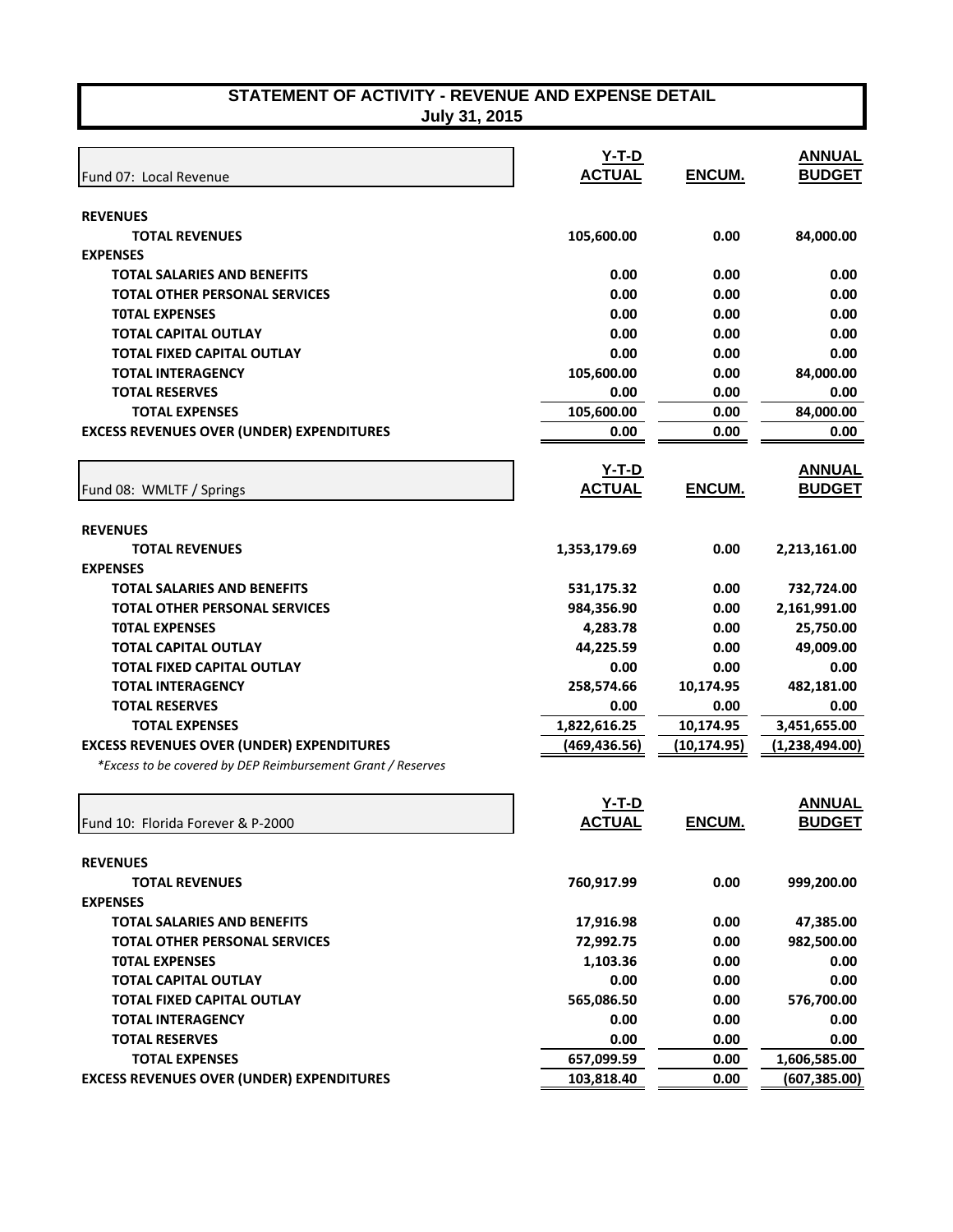| STATEMENT OF ACTIVITY - REVENUE AND EXPENSE DETAIL |  |
|----------------------------------------------------|--|
| Tuly 31 2015                                       |  |

**July 31, 2015** 

|                                                                | <u>Y-T-D</u>  |               | <b>ANNUAL</b> |
|----------------------------------------------------------------|---------------|---------------|---------------|
| Fund 11: FEMA FY 2009                                          | <b>ACTUAL</b> | ENCUM.        | <b>BUDGET</b> |
| <b>REVENUES</b>                                                |               |               |               |
| <b>TOTAL REVENUES</b>                                          | 13,728.45     | 0.00          | 14,000.00     |
| <b>EXPENSES</b>                                                |               |               |               |
| <b>TOTAL SALARIES AND BENEFITS</b>                             | 0.00          | 0.00          | 0.00          |
| <b>TOTAL OTHER PERSONAL SERVICES</b>                           | 13,728.45     | 0.00          | 14,000.00     |
| <b>TOTAL EXPENSES</b>                                          | 0.00          | 0.00          | 0.00          |
| <b>TOTAL CAPITAL OUTLAY</b>                                    | 0.00          | 0.00          | 0.00          |
| <b>TOTAL FIXED CAPITAL OUTLAY</b>                              | 0.00          | 0.00          | 0.00          |
| <b>TOTAL INTERAGENCY</b>                                       | 0.00          | 0.00          | 0.00          |
| <b>TOTAL RESERVES</b>                                          | 0.00          | 0.00          | 0.00          |
| <b>TOTAL EXPENSES</b>                                          | 13,728.45     | 0.00          | 14,000.00     |
| <b>EXCESS REVENUES OVER (UNDER) EXPENDITURES</b>               | 0.00          | 0.00          | 0.00          |
|                                                                | $Y-T-D$       |               | <b>ANNUAL</b> |
| Fund 12: DOT ETDM                                              | <b>ACTUAL</b> | ENCUM.        | <b>BUDGET</b> |
| <b>REVENUES</b>                                                |               |               |               |
| <b>TOTAL REVENUES</b>                                          | 566.37        | 0.00          | 0.00          |
| <b>EXPENSES</b>                                                |               |               |               |
| <b>TOTAL SALARIES AND BENEFITS</b>                             | 1,006.57      | 0.00          | 0.00          |
| <b>TOTAL OTHER PERSONAL SERVICES</b>                           | 0.00          | 0.00          | 0.00          |
| <b>TOTAL EXPENSES</b>                                          | 0.00          | 0.00          | 0.00          |
| <b>TOTAL CAPITAL OUTLAY</b>                                    | 0.00          | 0.00          | 0.00          |
| <b>TOTAL FIXED CAPITAL OUTLAY</b>                              | 0.00          | 0.00          | 0.00          |
| <b>TOTAL INTERAGENCY</b>                                       | 0.00          | 0.00          | 0.00          |
| <b>TOTAL RESERVES</b>                                          | 0.00          | 0.00          | 0.00          |
| <b>TOTAL EXPENSES</b>                                          | 1,006.57      | 0.00          | 0.00          |
| <b>EXCESS REVENUES OVER (UNDER) EXPENDITURES</b>               | (440.20)      | 0.00          | 0.00          |
| *Excess to be covered by Carryover from FY 2014 / Fund Balance |               |               |               |
|                                                                | Y-T-D         |               | <b>ANNUAL</b> |
| Fund 13: WMLTF / Operations                                    | <b>ACTUAL</b> | <b>ENCUM.</b> | <b>BUDGET</b> |
|                                                                |               |               |               |
| <b>REVENUES</b>                                                |               |               |               |
| <b>TOTAL REVENUES</b>                                          | 1,206,193.18  | 0.00          | 6,896,565.00  |
| <b>EXPENSES</b>                                                |               |               |               |
| <b>TOTAL SALARIES AND BENEFITS</b>                             | 517,807.50    | 0.00          | 613,197.00    |
| <b>TOTAL OTHER PERSONAL SERVICES</b>                           | 596,225.18    | 0.00          | 930,687.00    |
| <b>TOTAL EXPENSES</b>                                          | 363,470.07    | 7,376.82      | 409,421.00    |
| <b>TOTAL CAPITAL OUTLAY</b>                                    | 0.00          | 0.00          | 0.00          |
| <b>TOTAL FIXED CAPITAL OUTLAY</b>                              | 591,335.35    | 0.00          | 4,564,565.00  |
| <b>TOTAL INTERAGENCY</b>                                       | 8,032.00      | 0.00          | 178,500.00    |
| <b>TOTAL RESERVES</b>                                          | 0.00          | 0.00          | 0.00          |
| <b>TOTAL EXPENSES</b>                                          | 2,076,870.10  | 7,376.82      | 6,696,370.00  |
| <b>EXCESS REVENUES OVER (UNDER) EXPENDITURES</b>               | (870, 676.92) | (7,376.82)    | 200,195.00    |

 *\*Excess to be covered by Reserves / Fund Balance*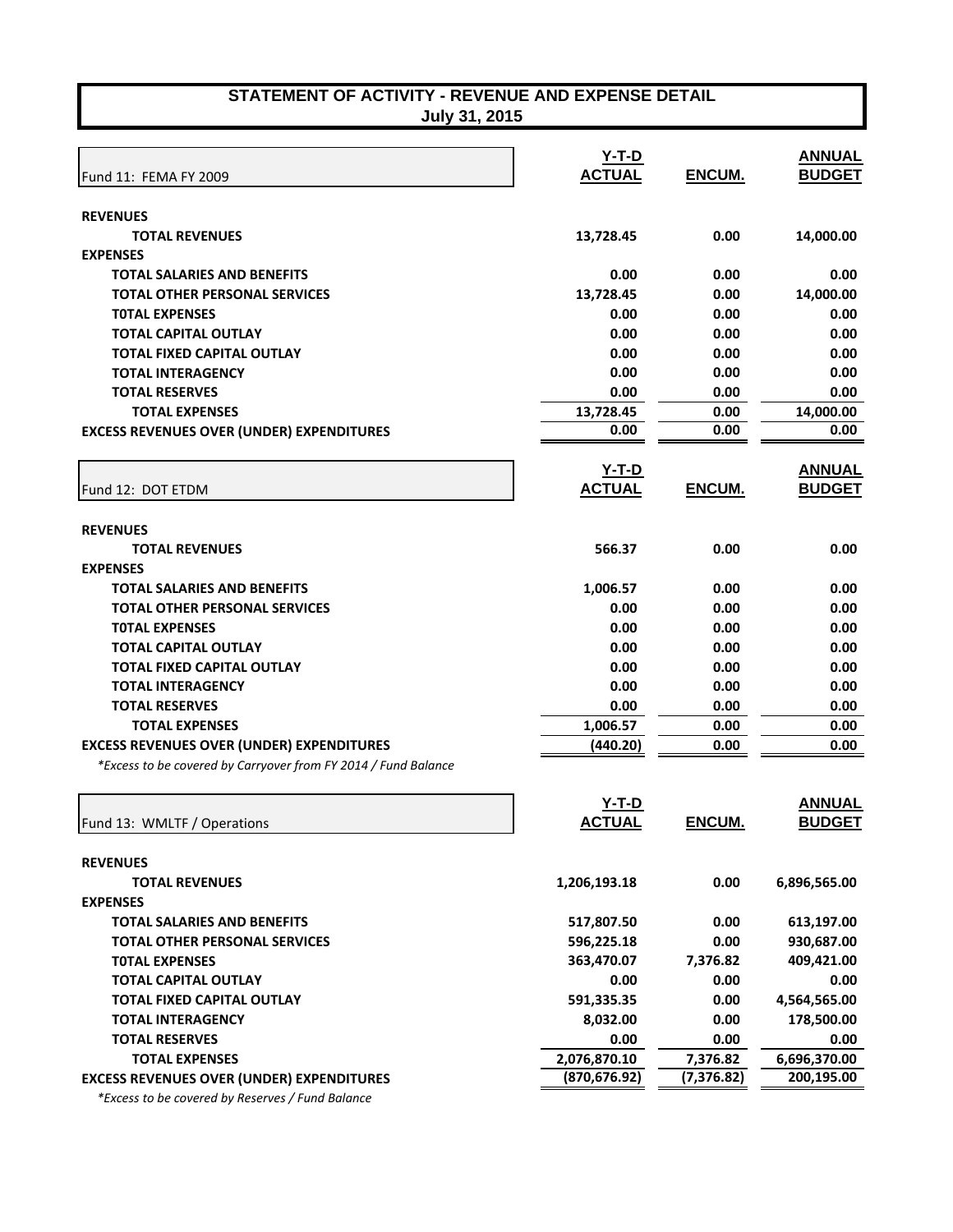|                                                  | $Y-T-D$           |              | <b>ANNUAL</b> |
|--------------------------------------------------|-------------------|--------------|---------------|
| Fund 15: ERP & Wetlands                          | <b>ACTUAL</b>     | ENCUM.       | <b>BUDGET</b> |
|                                                  |                   |              |               |
| <b>REVENUES</b>                                  |                   |              |               |
| <b>TOTAL REVENUES</b>                            | 520,753.02        | 0.00         | 453,000.00    |
| <b>EXPENSES</b>                                  |                   |              |               |
| <b>TOTAL SALARIES AND BENEFITS</b>               | 460,188.00        | 0.00         | 588,021.00    |
| <b>TOTAL OTHER PERSONAL SERVICES</b>             | 53,342.51         | 9,395.97     | 58,000.00     |
| <b>TOTAL EXPENSES</b>                            | 15,552.21         | 0.00         | 42,280.00     |
| <b>TOTAL CAPITAL OUTLAY</b>                      | 31,161.56         | 19,875.00    | 50,750.00     |
| <b>TOTAL FIXED CAPITAL OUTLAY</b>                | 0.00              | 0.00         | 0.00          |
| <b>TOTAL INTERAGENCY</b>                         | 18,720.00         | 0.00         | 18,720.00     |
| <b>TOTAL RESERVES</b>                            | 0.00              | 0.00         | 0.00          |
| <b>TOTAL EXPENSES</b>                            | 578,964.28        | 29,270.97    | 757,771.00    |
| <b>EXCESS REVENUES OVER (UNDER) EXPENDITURES</b> | (58, 211.26)      | (29, 270.97) | (304,771.00)  |
| *Excess to be covered by Reserves                |                   |              |               |
|                                                  | $Y-T-D$           |              | <b>ANNUAL</b> |
| Fund 16: Delineated Areas                        | <b>ACTUAL</b>     | ENCUM.       | <b>BUDGET</b> |
|                                                  |                   |              |               |
| <b>REVENUES</b><br><b>TOTAL REVENUES</b>         | 19,450.73         | 0.00         | 0.00          |
| <b>EXPENSES</b>                                  |                   |              |               |
| <b>TOTAL SALARIES AND BENEFITS</b>               |                   | 0.00         |               |
|                                                  | 36,883.14<br>0.00 | 0.00         | 37,814.00     |
| <b>TOTAL OTHER PERSONAL SERVICES</b>             |                   |              | 1,711.00      |
| <b>TOTAL EXPENSES</b>                            | 1,087.63          | 0.00         | 4,500.00      |
| <b>TOTAL CAPITAL OUTLAY</b>                      | 0.00              | 0.00         | 0.00          |
| <b>TOTAL FIXED CAPITAL OUTLAY</b>                | 0.00              | 0.00         | 0.00          |
| <b>TOTAL INTERAGENCY</b>                         | 0.00              | 0.00         | 0.00          |
| <b>TOTAL RESERVES</b>                            | 0.00              | 0.00         | 0.00          |
| <b>TOTAL EXPENSES</b>                            | 37,970.77         | 0.00         | 44,025.00     |
| <b>EXCESS REVENUES OVER (UNDER) EXPENDITURES</b> | (18,520.04)       | 0.00         | (44,025.00)   |
| *Excess to be covered by Reserves                |                   |              |               |
|                                                  | $Y-T-D$           |              | <b>ANNUAL</b> |
| Fund 17: License & Permit Fees                   | <b>ACTUAL</b>     | ENCUM.       | <b>BUDGET</b> |
|                                                  |                   |              |               |
| <b>REVENUES</b>                                  |                   |              |               |
| <b>TOTAL REVENUES</b>                            | 137,977.36        | 0.00         | 75,000.00     |
| <b>EXPENSES</b>                                  |                   |              |               |
| <b>TOTAL SALARIES AND BENEFITS</b>               | 227,289.23        | 0.00         | 224,355.00    |
| <b>TOTAL OTHER PERSONAL SERVICES</b>             | 0.00              | 0.00         | 1,548.00      |
| <b>TOTAL EXPENSES</b>                            | 0.00              | 0.00         | 0.00          |
| <b>TOTAL CAPITAL OUTLAY</b>                      | 0.00              | 0.00         | 0.00          |
| <b>TOTAL FIXED CAPITAL OUTLAY</b>                | 0.00              | 0.00         | 0.00          |
| <b>TOTAL INTERAGENCY</b>                         | 0.00              | 0.00         | 0.00          |
| <b>TOTAL RESERVES</b>                            | 0.00              | 0.00         | 0.00          |
| <b>TOTAL EXPENSES</b>                            | 227,289.23        | 0.00         | 225,903.00    |
| <b>EXCESS REVENUES OVER (UNDER) EXPENDITURES</b> | (89, 311.87)      | 0.00         | (150, 903.00) |
| *Excess to be covered by Reserves                |                   |              |               |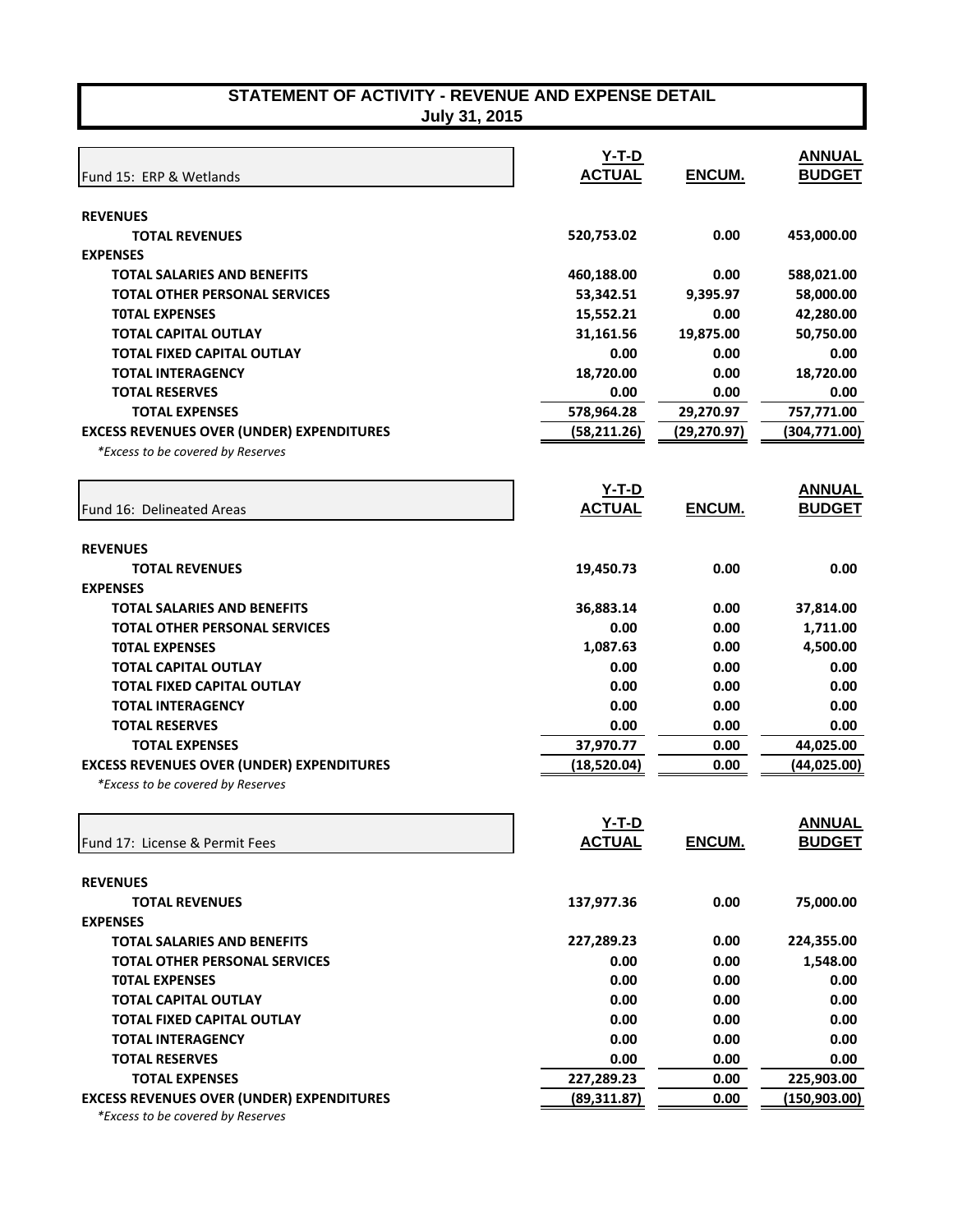| STATEMENT OF ACTIVITY - REVENUE AND EXPENSE DETAIL |
|----------------------------------------------------|
| July 31, 2015                                      |

| Fund 19: DOT Mitigation                          | $Y-T-D$<br><b>ACTUAL</b> | ENCUM. | <b>ANNUAL</b><br><b>BUDGET</b> |
|--------------------------------------------------|--------------------------|--------|--------------------------------|
| <b>REVENUES</b>                                  |                          |        |                                |
| <b>TOTAL REVENUES</b>                            | 11,578.88                | 0.00   | 4,172,200.00                   |
| <b>EXPENSES</b>                                  |                          |        |                                |
| <b>TOTAL SALARIES AND BENEFITS</b>               | 1,654.55                 | 0.00   | 100,000.00                     |
| <b>TOTAL OTHER PERSONAL SERVICES</b>             | 8,986.25                 | 0.00   | 4,040,200.00                   |
| <b>TOTAL EXPENSES</b>                            | 0.00                     | 0.00   | 0.00                           |
| <b>TOTAL CAPITAL OUTLAY</b>                      | 0.00                     | 0.00   | 0.00                           |
| <b>TOTAL FIXED CAPITAL OUTLAY</b>                | 0.00                     | 0.00   | 32,000.00                      |
| <b>TOTAL INTERAGENCY</b>                         | 0.00                     | 0.00   | 0.00                           |
| <b>TOTAL RESERVES</b>                            | 0.00                     | 0.00   | 0.00                           |
| <b>TOTAL EXPENSES</b>                            | 10,640.80                | 0.00   | 4,172,200.00                   |
| <b>EXCESS REVENUES OVER (UNDER) EXPENDITURES</b> | 938.08                   | 0.00   | 0.00                           |
|                                                  |                          |        |                                |
|                                                  | <u>Y-T-D</u>             |        | <b>ANNUAL</b>                  |
| Fund 29: SRP                                     | <b>ACTUAL</b>            | ENCUM. | <b>BUDGET</b>                  |
|                                                  |                          |        |                                |
| <b>REVENUES</b>                                  |                          |        |                                |
| <b>TOTAL REVENUES</b>                            | 245,625.22               | 0.00   | 0.00                           |
| <b>EXPENSES</b>                                  |                          |        |                                |
| <b>TOTAL SALARIES AND BENEFITS</b>               | 0.00                     | 0.00   | 0.00                           |
| <b>TOTAL OTHER PERSONAL SERVICES</b>             | 0.00                     | 0.00   | 0.00                           |
| <b>TOTAL EXPENSES</b>                            | 0.00                     | 0.00   | 0.00                           |
| <b>TOTAL CAPITAL OUTLAY</b>                      | 0.00                     | 0.00   | 0.00                           |
| <b>TOTAL FIXED CAPITAL OUTLAY</b>                | 0.00                     | 0.00   | 0.00                           |
| <b>TOTAL INTERAGENCY</b>                         | 240,836.90               | 0.00   | 227,000.00                     |
| <b>TOTAL RESERVES</b>                            | 0.00                     | 0.00   | 0.00                           |
| <b>TOTAL EXPENSES</b>                            | 240,836.90               | 0.00   | 227,000.00                     |
| <b>EXCESS REVENUES OVER (UNDER) EXPENDITURES</b> | 4,788.32                 | 0.00   | (227,000.00)                   |
|                                                  | Y-T-D                    |        | <b>ANNUAL</b>                  |
|                                                  | <b>ACTUAL</b>            | ENCUM. | <b>BUDGET</b>                  |
| Fund 33: PCS Mitigation                          |                          |        |                                |
| <b>REVENUES</b>                                  |                          |        |                                |
| <b>TOTAL REVENUES</b>                            | 1,446.15                 | 0.00   | 0.00                           |
| <b>EXPENSES</b>                                  |                          |        |                                |
| <b>TOTAL SALARIES AND BENEFITS</b>               | 0.00                     | 0.00   | 0.00                           |
| <b>TOTAL OTHER PERSONAL SERVICES</b>             | 0.00                     | 0.00   | 0.00                           |
| <b>TOTAL EXPENSES</b>                            | 0.00                     | 0.00   | 0.00                           |
| <b>TOTAL CAPITAL OUTLAY</b>                      | 0.00                     | 0.00   | 0.00                           |
| <b>TOTAL FIXED CAPITAL OUTLAY</b>                | 0.00                     | 0.00   | 0.00                           |
| <b>TOTAL INTERAGENCY</b>                         | 0.00                     | 0.00   | 0.00                           |
| <b>TOTAL RESERVES</b>                            | 0.00                     | 0.00   | 0.00                           |
| <b>TOTAL EXPENSES</b>                            | 0.00                     | 0.00   | 0.00                           |
| <b>EXCESS REVENUES OVER (UNDER) EXPENDITURES</b> | 1,446.15                 | 0.00   | 0.00                           |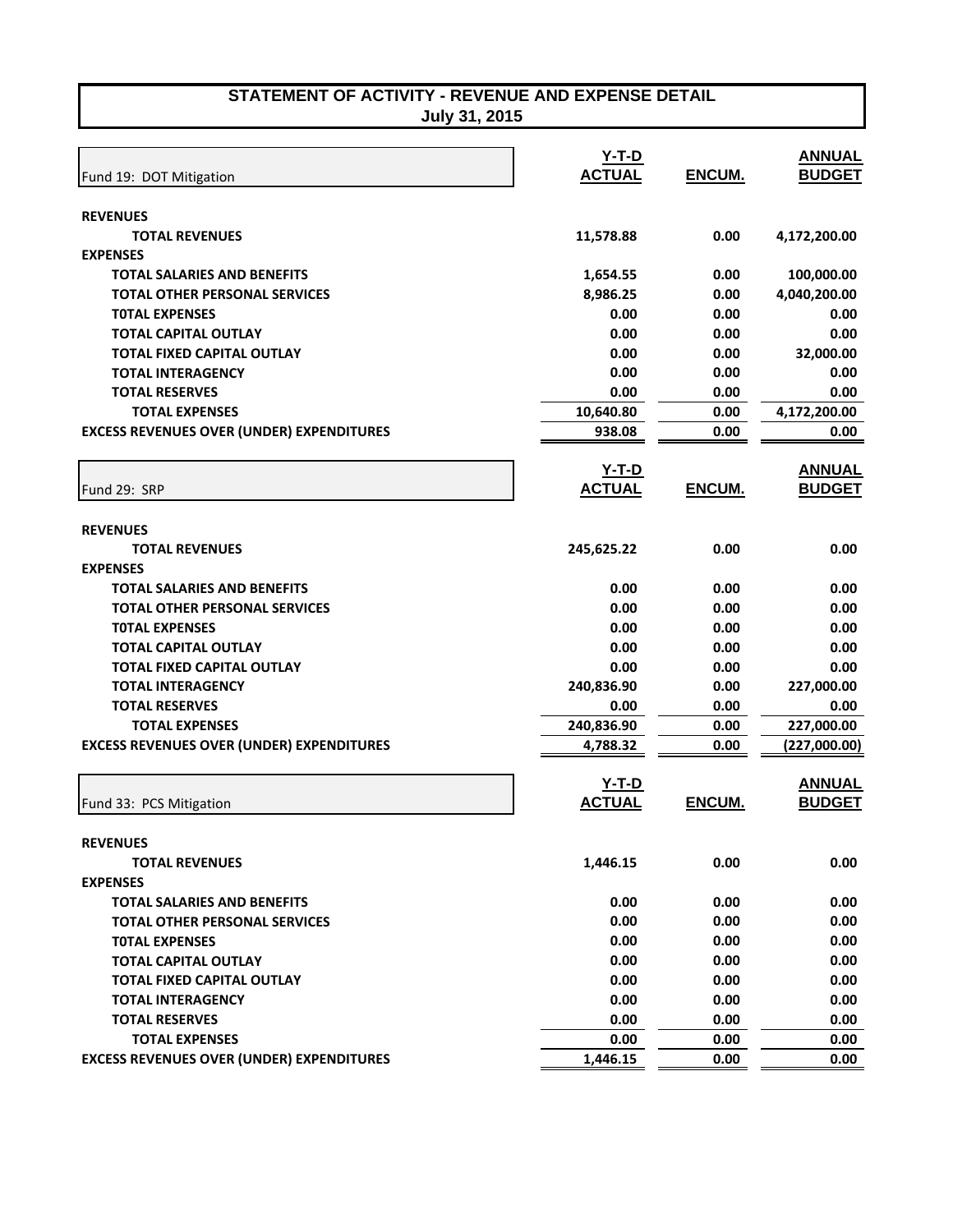| STATEMENT OF ACTIVITY - REVENUE AND EXPENSE DETAIL |                     |  |  |
|----------------------------------------------------|---------------------|--|--|
|                                                    | <b>July 24 2015</b> |  |  |

|  |  |  | July 31, 2015 |  |
|--|--|--|---------------|--|
|--|--|--|---------------|--|

|                                                  | $Y-T-D$       |               | <b>ANNUAL</b> |
|--------------------------------------------------|---------------|---------------|---------------|
| Fund 44: SWIM / Oil Spill Response               | <b>ACTUAL</b> | ENCUM.        | <b>BUDGET</b> |
| <b>REVENUES</b>                                  |               |               |               |
| <b>TOTAL REVENUES</b>                            | 58,932.62     | 0.00          | 0.00          |
| <b>EXPENSES</b>                                  |               |               |               |
| <b>TOTAL SALARIES AND BENEFITS</b>               | 0.00          | 0.00          | 0.00          |
| <b>TOTAL OTHER PERSONAL SERVICES</b>             | 0.00          | 0.00          | 0.00          |
| <b>TOTAL EXPENSES</b>                            | 4,331.51      | 0.00          | 4,331.51      |
| <b>TOTAL CAPITAL OUTLAY</b>                      | 0.00          | 0.00          | 0.00          |
| TOTAL FIXED CAPITAL OUTLAY                       | 0.00          | 0.00          | 0.00          |
| <b>TOTAL INTERAGENCY</b>                         | 54,601.11     | 0.00          | 54,601.49     |
| <b>TOTAL RESERVES</b>                            | 0.00          | 0.00          | 0.00          |
| <b>TOTAL EXPENSES</b>                            | 58,932.62     | 0.00          | 58,933.00     |
| <b>EXCESS REVENUES OVER (UNDER) EXPENDITURES</b> | 0.00          | 0.00          | (58, 933.00)  |
|                                                  |               |               |               |
|                                                  | <u>Y-T-D</u>  |               | <b>ANNUAL</b> |
| Fund 45: FEMA FY 2010                            | <b>ACTUAL</b> | <b>ENCUM.</b> | <b>BUDGET</b> |
| <b>REVENUES</b>                                  |               |               |               |
| <b>TOTAL REVENUES</b>                            | 13,999.00     | 0.00          | 339,000.00    |
| <b>EXPENSES</b>                                  |               |               |               |
| <b>TOTAL SALARIES AND BENEFITS</b>               | 0.00          | 0.00          | 0.00          |
| <b>TOTAL OTHER PERSONAL SERVICES</b>             | 13,999.00     | 0.00          | 339,000.00    |
| <b>TOTAL EXPENSES</b>                            | 0.00          | 0.00          | 0.00          |
| <b>TOTAL CAPITAL OUTLAY</b>                      | 0.00          | 0.00          | 0.00          |
| <b>TOTAL FIXED CAPITAL OUTLAY</b>                | 0.00          | 0.00          | 0.00          |
| <b>TOTAL INTERAGENCY</b>                         | 0.00          | 0.00          | 0.00          |
| <b>TOTAL RESERVES</b>                            | 0.00          | 0.00          | 0.00          |
| <b>TOTAL EXPENSES</b>                            | 13,999.00     | 0.00          | 339,000.00    |
| <b>EXCESS REVENUES OVER (UNDER) EXPENDITURES</b> | 0.00          | 0.00          | 0.00          |
|                                                  |               |               |               |
|                                                  | $Y-T-D$       |               | <b>ANNUAL</b> |
| Fund 48: FEMA FY 2011                            | <b>ACTUAL</b> | ENCUM.        | <b>BUDGET</b> |
| <b>REVENUES</b>                                  |               |               |               |
| <b>TOTAL REVENUES</b>                            | 348,194.00    | 0.00          | 285,000.00    |
| <b>EXPENSES</b>                                  |               |               |               |
| <b>TOTAL SALARIES AND BENEFITS</b>               | 0.00          | 0.00          | 0.00          |
| <b>TOTAL OTHER PERSONAL SERVICES</b>             | 348,194.00    | 0.00          | 285,000.00    |
| <b>TOTAL EXPENSES</b>                            | 0.00          | 0.00          | 0.00          |
| <b>TOTAL CAPITAL OUTLAY</b>                      | 0.00          | 0.00          | 0.00          |
| <b>TOTAL FIXED CAPITAL OUTLAY</b>                | 0.00          | 0.00          | 0.00          |
| <b>TOTAL INTERAGENCY</b>                         | 0.00          | 0.00          | 0.00          |
| <b>TOTAL RESERVES</b>                            | 0.00          | 0.00          | 0.00          |
| <b>TOTAL EXPENSES</b>                            | 348,194.00    | 0.00          | 285,000.00    |
| <b>EXCESS REVENUES OVER (UNDER) EXPENDITURES</b> | 0.00          | 0.00          | 0.00          |
|                                                  |               |               |               |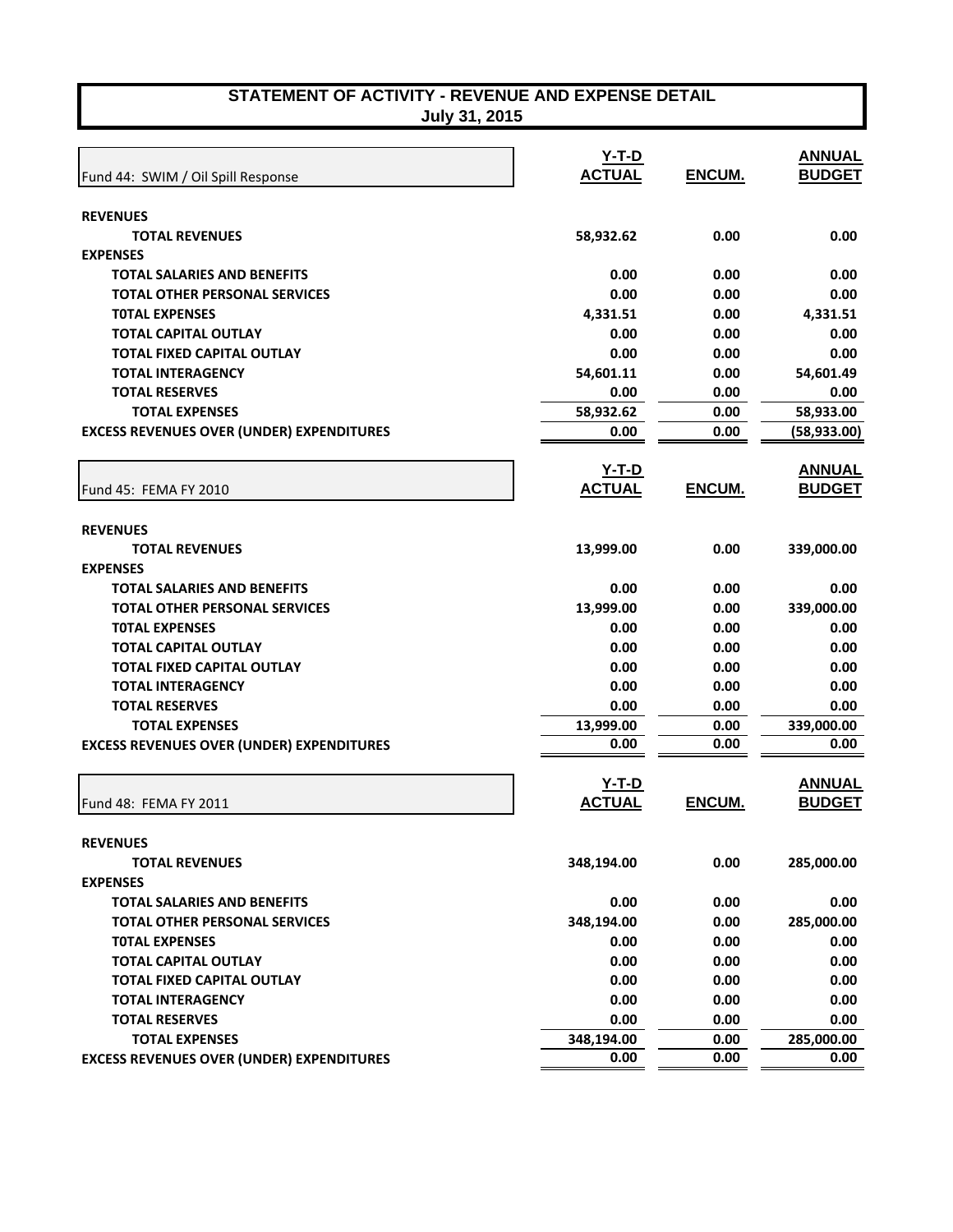| STATEMENT OF ACTIVITY - REVENUE AND EXPENSE DETAIL<br>July 31, 2015 |                          |        |                                |
|---------------------------------------------------------------------|--------------------------|--------|--------------------------------|
|                                                                     |                          |        |                                |
| Fund 51: District Ag Cost Share                                     | $Y-T-D$<br><b>ACTUAL</b> | ENCUM. | <b>ANNUAL</b><br><b>BUDGET</b> |
|                                                                     |                          |        |                                |
| <b>REVENUES</b>                                                     |                          |        |                                |
| <b>TOTAL REVENUES</b>                                               | 0.00                     | 0.00   | 0.00                           |
| <b>EXPENSES</b>                                                     |                          |        |                                |
| <b>TOTAL SALARIES AND BENEFITS</b>                                  | 0.00                     | 0.00   | 0.00                           |
| <b>TOTAL OTHER PERSONAL SERVICES</b>                                | 386,832.74               | 0.00   | 0.00                           |
| <b>TOTAL EXPENSES</b>                                               | 0.00                     | 0.00   | 0.00                           |
| <b>TOTAL CAPITAL OUTLAY</b>                                         | 0.00                     | 0.00   | 0.00                           |
| <b>TOTAL FIXED CAPITAL OUTLAY</b>                                   | 0.00                     | 0.00   | 0.00                           |
| <b>TOTAL INTERAGENCY</b>                                            | 0.00                     | 0.00   | 40,000.00                      |
| <b>TOTAL RESERVES</b>                                               | 0.00                     | 0.00   | 0.00                           |
| <b>TOTAL EXPENSES</b>                                               | 386,832.74               | 0.00   | 40,000.00                      |
| <b>EXCESS REVENUES OVER (UNDER) EXPENDITURES</b>                    | (386, 832.74)            | 0.00   | (40,000.00)                    |
| *Excess to be covered by Reserves                                   |                          |        |                                |
|                                                                     | $Y-T-D$                  |        | <b>ANNUAL</b>                  |
| Fund 52: DACS                                                       | <b>ACTUAL</b>            | ENCUM. | <b>BUDGET</b>                  |
|                                                                     |                          |        |                                |
| <b>REVENUES</b>                                                     |                          |        |                                |
| <b>TOTAL REVENUES</b>                                               | 662.99                   | 0.00   | 250,000.00                     |
| <b>EXPENSES</b>                                                     |                          |        |                                |
| <b>TOTAL SALARIES AND BENEFITS</b>                                  | 0.00                     | 0.00   | 0.00                           |
| <b>TOTAL OTHER PERSONAL SERVICES</b>                                | 0.00                     | 0.00   | 250,000.00                     |
| <b>TOTAL EXPENSES</b>                                               | 0.00                     | 0.00   | 0.00                           |
| <b>TOTAL CAPITAL OUTLAY</b>                                         | 0.00                     | 0.00   | 0.00                           |
| TOTAL FIXED CAPITAL OUTLAY                                          | 0.00                     | 0.00   | 0.00                           |
| <b>TOTAL INTERAGENCY</b>                                            | 0.00                     | 0.00   | 0.00                           |
| <b>TOTAL RESERVES</b>                                               | 0.00                     | 0.00   | 0.00                           |
| <b>TOTAL EXPENSES</b>                                               | 0.00                     | 0.00   | 250,000.00                     |
| <b>EXCESS REVENUES OVER (UNDER) EXPENDITURES</b>                    | 662.99                   | 0.00   | 0.00                           |
|                                                                     | <b>Y-T-D</b>             |        | <b>ANNUAL</b>                  |
| Fund 53: District River Cost Share                                  | <b>ACTUAL</b>            | ENCUM. | <b>BUDGET</b>                  |
|                                                                     |                          |        |                                |
| <b>REVENUES</b>                                                     |                          |        |                                |
| <b>TOTAL REVENUES</b>                                               | 0.00                     | 0.00   | 0.00                           |
| <b>EXPENSES</b>                                                     |                          |        |                                |
| <b>TOTAL SALARIES AND BENEFITS</b>                                  | 0.00                     | 0.00   | 0.00                           |
| <b>TOTAL OTHER PERSONAL SERVICES</b>                                | 128,789.35               | 0.00   | 130,000.00                     |
| <b>TOTAL EXPENSES</b>                                               | 1,601.89                 | 0.00   | 0.00                           |
| <b>TOTAL CAPITAL OUTLAY</b>                                         | 0.00                     | 0.00   | 0.00                           |
| <b>TOTAL FIXED CAPITAL OUTLAY</b>                                   | 0.00                     | 0.00   | 0.00                           |
| <b>TOTAL INTERAGENCY</b>                                            | 375,395.00               | 0.00   | 2,203,367.00                   |
| <b>TOTAL RESERVES</b>                                               | 0.00                     | 0.00   | 0.00                           |
| <b>TOTAL EXPENSES</b>                                               | 505,786.24               | 0.00   | 2,333,367.00                   |
| <b>EXCESS REVENUES OVER (UNDER) EXPENDITURES</b>                    | (505, 786.24)            | 0.00   | (2,333,367.00)                 |

 *\*Excess to be covered by Reserves*